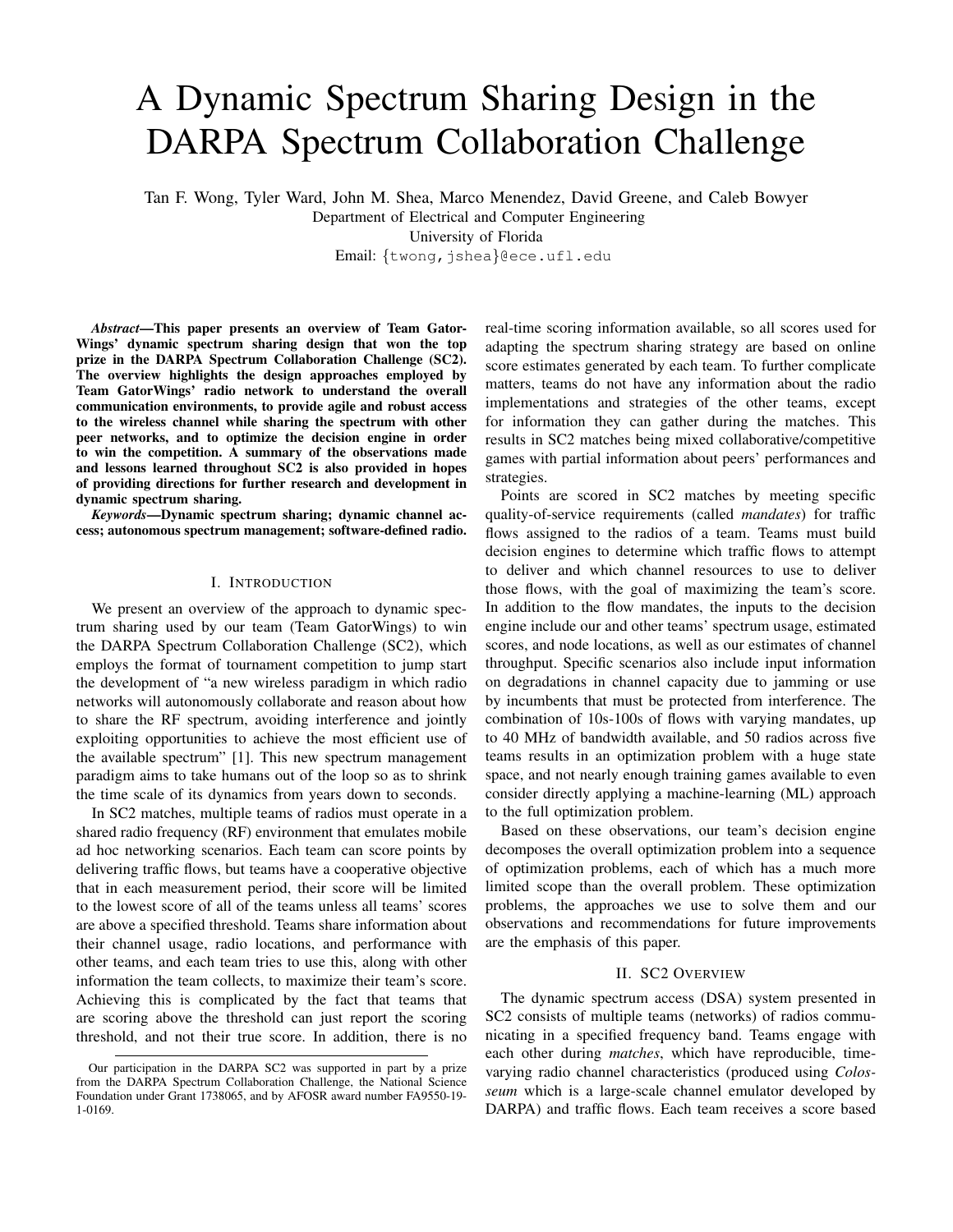on the traffic flows that it is able to successfully deliver, as well as the traffic flows delivered by the other teams' networks. For each traffic flow, a *mandate* is provided that details the quality-of-service (QoS) that must be achieved to score points for that flow. Flows either come regularly and have specified throughput and latency requirements, or come as file bursts, for which 90% of the packets have to be delivered before a specified file transfer deadline. Each flow has an associated number of points that can be achieved in each measurement period in which the QoS is achieved, along with a hold time, which is a number of seconds for which the mandated QoS must be sustained before that flow scores any points. Each team has a *mandate threshold*, and the match score achieved in any scoring interval is limited to the lowest score among the teams if any team is below its mandate threshold. Thus, the mandate threshold determines the required level of cooperation in the mixed cooperative/competitive game.

Each team has one radio that acts as a gateway (GW), and the GW can communicate a limited set of collaboration information to peer networks over a separate collaboration channel. The information carried over the collaboration channel must adhere to a specified Collaborative Intelligent Radio Network Interaction Language (CIL) and includes:

- locations of the radios, specified as GPS coordinates,
- *•* frequencies used and information on which radios are using which frequency bands, and
- *•* number of achieved mandates and the mandate threshold. When teams are scoring below the mandate threshold, they must report their actual scores to their peers. However, when teams are scoring at or above the mandate threshold, they can

report the mandate threshold instead. The SC2 championship event (SCE) consisted of two parts. In the first part, a series of five *elimination rounds* were conducted to winnow the field of teams from 10 to 5. In each such round, a single scenario was run many times with different sets of teams in the scenario, and scores are summed up within that round. Then the two lowest-scoring teams play in an elimination match with the three best teams to see which of those two teams will be eliminated from the tournament. In the second part, the *final part*, of the tournament, the final five teams competed in four different scenarios, with points being awarded in each match for the relative finishing position in that match. The final placement was determined by adding the points across the four matches in the final part.

#### III. DESIGN OVERVIEW

Our vision for the SC2 program was to develop a collaborative intelligent radio network (CIRN) that can autonomously sense the overall communication environment, including the RF channel characteristics, traffic conditions, peer networks' strategies and operations in order to create an understanding of the environment and from that decide on and actuate a spectrum sharing strategy that can optimize a set of given communication targets. The structure of the SCE drives the design approach of our CIRN. Specifically, the elimination and final rounds of the SCE have somewhat conflicting objectives. On the one hand, as the cumulative match scores over many matches consisting of different teams determine the ranking of the teams in the elimination rounds, the design objective of our CIRN should be to maximize its cumulative match score. This, as a consequence of the SCE scoring function, requires our CIRN to be more cooperative. On the other hand, the objective in the final round is simply to win each individual match, and hence our CIRN should be designed to maximize the match score for each individual match. This objective requires our CIRN to be more competitive.

The analysis above leads us to the following three-prong CIRN design approach that we have adopted for the SCE:

- 1) Understanding of the overall communication environment: To efficiently utilize the available spectrum and to intelligently share the spectrum with existing systems and other peer CIRNs, we build a CIRN that maps the interference terrain using collaborative information obtained from peer CIRNs through the CIL protocol as well as our own network measurements. We also develop a machine learning (ML) classifier to identify peer teams competing in each match. This allows us to tailor our decision strategy to individual and groups of peer teams. For example, when we identify that we are competing with best performing teams in a match, we increase how aggressively we are in utilizing the radio spectrum. Details are in Section III-A.
- 2) Agile and robust channel access capabilities: We build a highly agile radio, together with an accompanying medium access scheme, to affect the data flow and channel assignment decisions made by the decision engine. In particular, the medium access scheme must allow us to quickly exploit transmission opportunities arising in time, frequency, and space. In addition, our CIRN will inevitably need to work in interference-dominated RF environments; thus, our physical-layer (PHY) and medium-access control (MAC) radio design must be flexible and robust enough to support communication in the presence of interference from peer networks. We achieve these design requirements by employing multiple modulation and coding options, frequencydomain equalization, and adaptive receive beamforming in the PHY, dynamic time-frequency channelization in the MAC, flexible link-layer automatic repeat request (ARQ) schemes as well as a digital, multi-transceiver radio architecture implemented in the FPGA fabric of the X310 radio. This multi-transceiver radio supports simultaneous transmission and reception over multiple channels and fast channel switching. For more detail, see Section III-B.
- 3) Optimization of decision engine to win the SCE: As previously mentioned, we build a decision engine that solves the problems of admission control, channel usage, and resource allocation by breaking the problem down into determining which channels to use, which flows to support in the specified number of channels,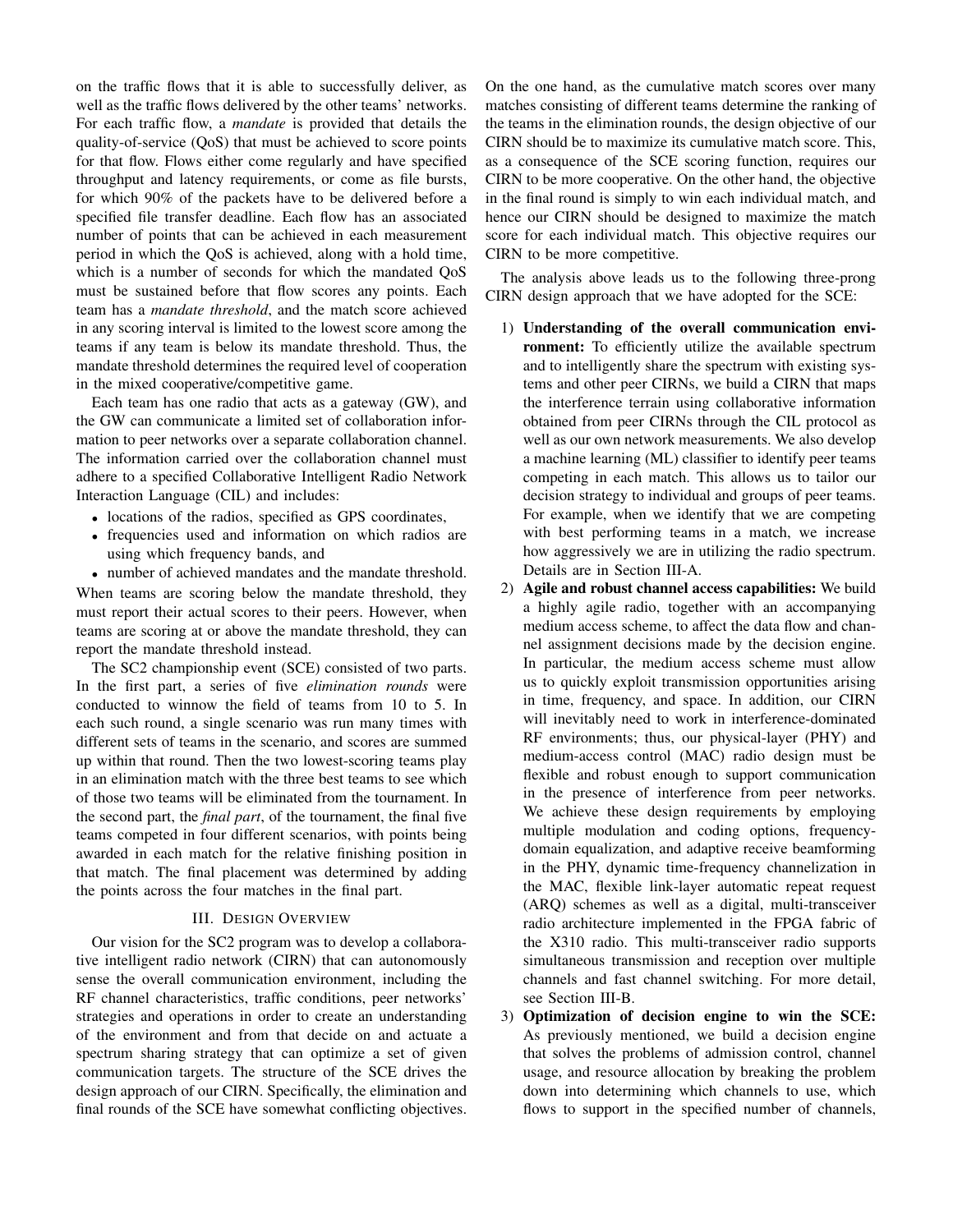and which channels and which time slots will be used to deliver the chosen flows. Details are in Section III-C. Under our approach, we control how cooperative or how competitive our CIRN is by controlling the choice of the number of channels and how many channels are used to cause intentional interference to other networks. We further discuss our strategies relating to cooperative vs. competitive operation in Section IV.

The overall block diagram of our software-defined radio (SDR) is shown for reference in Fig. 1. The low-layer physical-layer signal processing functions were built using RFNoC [2] and our own custom blocks, and the other functions were custombuilt, multi-threaded C++ modules.

#### *A. Environment Understanding Design*

Each radio in our network has a spectrum sensor that can measure the power spectral density (PSD) of the whole frequency band. The PSD measurements are used to estimate the occupancy percentage of each channel. Spectrum usage and GPS information of peer networks obtained from the CIL network are fused with the PSD measurements to form an interference map at the GW. Through the use of a simple path-loss model, the GW then estimates the interference power seen at each channel of each radio and provides signal-tointerference-and-noise ratio (SINR) estimates for the current and future time. The spectrum sensor is also responsible for estimating channel occupancies and identifying active incumbents (such as radar systems) and jammers.

We employ characteristics of the CIL messages, such as the interarrival times of different types of CIL messages and the precision levels of some of the quantities exchanged in the CIL messages, as features to identify individual competing teams. Recognized feature vectors representing all competing teams are employed to identify individual teams in a match based on a simple minimum distance classifier. Due to the fact that there are no more than 12 teams actively competing in the last stage of the SC2, our simple classifier can typically achieve an almost perfect identification performance within the first 30 seconds of a match. One main use of the team identities obtained is to flag teams that provide inaccurate or nonsensical voxel, performance, and/or GPS location information in the CIL messages. Another main usage is to identify the group of best performing teams. Our decision engine uses a more aggressive strategy when the best performing teams are identified to be in a match.

#### *B. Channel Access Design*

Channel access in our radio network follows a timefrequency structure as shown in Fig. 2. The available frequency band is channelized into overlapping channels of 1 MHz in bandwidth. Adjacent channels are separated by 0*.*5 MHz. A subset of non-overlapping channels is dynamically selected to support the data flows admitted by our radio network.

The channels are subdivided in time into a repeating schedule of frames, each of which consists of a fixed number of time slots, as illustrated in Fig. 2. A given time-frequency slot is called a *pocket*. Most pockets are used for data transmission from a single source to one or more destinations. In addition, a randomized subset of pockets, referred to as *hot pockets*, is used to broadcast network management information and acknowledgments (ACKs). Each hot pocket is divided into minislots, and each radio sends its network management information and ACKs in an assigned minislot.

Transmission in each pocket is packetized into physicallayer (PHY) packets of a fixed duration. The PHY signaling is based on single-carrier frequency-domain (SC/FD) equalization with adaptive modulation and coding that is chosen based on channel conditions and flow QoS requirements. Each radio is capable of simultaneously transmitting and receiving on multiple channels.

## *C. Decision Engine Design*

The decision engine (DE) is responsible for determining what channels our radio network will use and which flows can be supported using those channels. In what follows, we partition the set of flows into those that are *latency bound*, meaning that they require more than one pocket per frame and those that are *non-latency bound*. The inputs to the DE include:

- the set of specified mandates for our team's flows,
- the estimated number of achieved mandates and the total mandates for our network,
- *•* information on the throughput per pocket that is expected between each source-destination pair,
- *•* the channels used by our network and by the peer networks,
- *•* estimated channel occupancies from our spectrum sensor,
- *•* computed SINRs from our interference map, and
- *•* the estimated achieved and total mandates from competitor networks,
- *•* interference power reports from incumbents, and
- jammer and incumbent channel-occupancy information from the spectrum sensor.

Using these inputs, the DE determines which flows are transmitted and in which pockets they will be transmitted, with the goal of maximizing our team's match score. The output from this process is the *pocket schedule*, which is a list of pockets (time-frequency slots) and the source and destination(s) that will communicate in that slot. Because of the complexity of this optimization problem, the problem is decomposed into the following three steps:

*1) Channel selection:* We choose the set of channels *C* to use by first identifying the number of channels to use and then choosing the particular set of channels of the specified size. Here, we give an overview of the basic functionality of these algorithms for the case in which there are no incumbents or jammers and provide some comments on how these algorithms change in the presence of such impairments. Let  $N_C$  denote the total number of channels available in the scenario, and let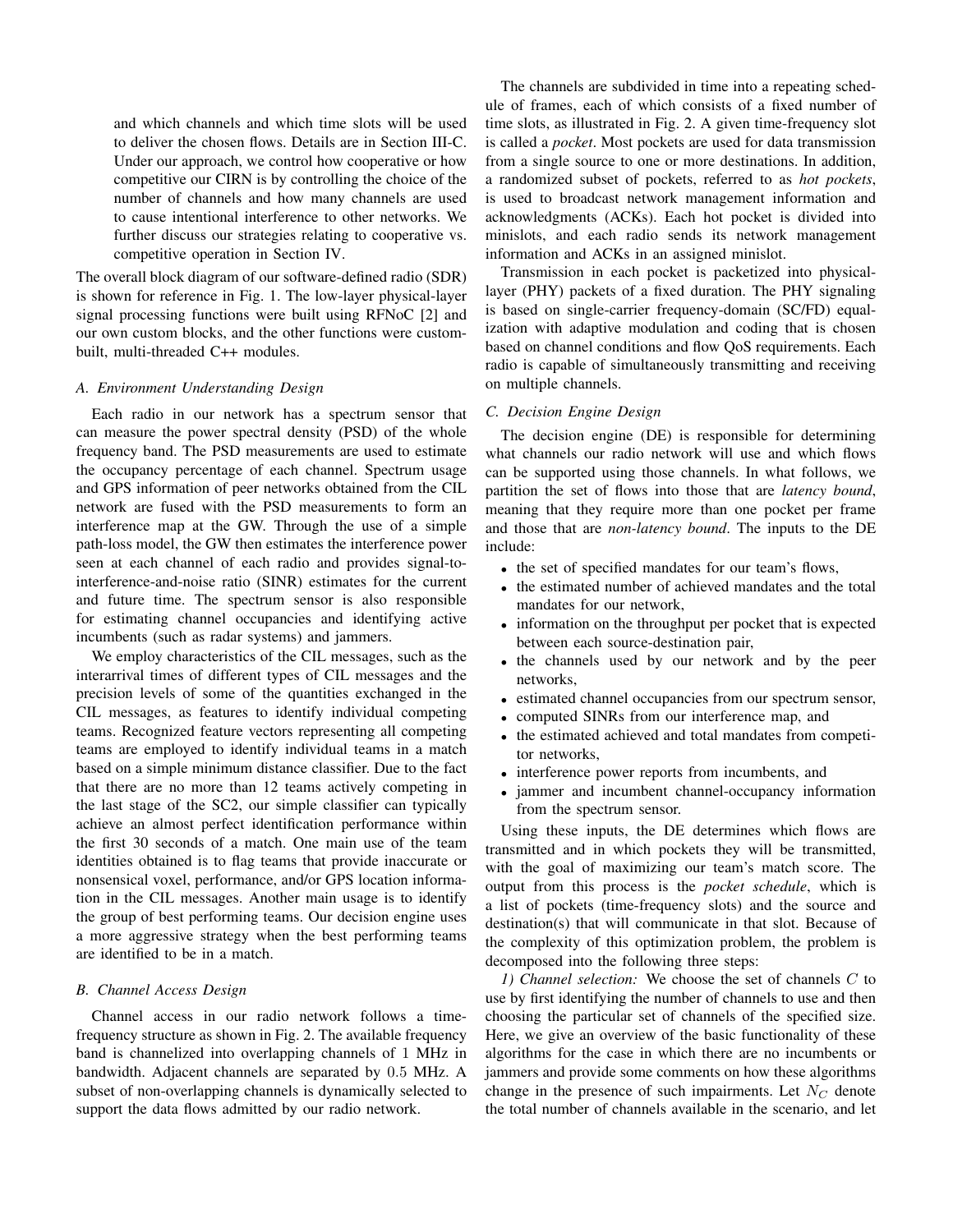

Fig. 1. Overall system block diagram of our software-defined radio.

|                                                 | Time              |                   |                   |                   |                   |
|-------------------------------------------------|-------------------|-------------------|-------------------|-------------------|-------------------|
| Channel<br>$\overline{\phantom{0}}$<br>req<br>щ | <b>DATA</b>       | <b>DATA</b>       | <b>DATA</b>       | <b>HOT POCKET</b> | <b>DATA</b>       |
|                                                 | <b>DATA</b>       | <b>DATA</b>       | <b>DATA</b>       | <b>DATA</b>       | <b>HOT POCKET</b> |
|                                                 | <b>DATA</b>       | <b>HOT POCKET</b> | <b>DATA</b>       | <b>DATA</b>       | <b>DATA</b>       |
|                                                 | <b>DATA</b>       | <b>DATA</b>       | <b>HOT POCKET</b> | <b>DATA</b>       | <b>DATA</b>       |
|                                                 | <b>HOT POCKET</b> | <b>DATA</b>       | <b>DATA</b>       | <b>DATA</b>       | <b>DATA</b>       |



(a) Illustration of a scheduling frame

Fig. 2. Time-frequency pocket structure for channel access.

 $N_T$  denote the total number of teams (including our team). We say that our *fair share* of channels is  $F = N_C/N_T$ . If we identify that the three other best teams (assumed to be MarmotE, Zylinium, and Erebus) are present, then we say we are in *championship mode*.

In our SC2 championship design, the choice of the number of channels to use was essentially a combined controls and expert systems  $(ES)$  approach<sup>1</sup>. In this approach, the number of channels is adapted based on observing the effect of the previous choices of numbers of channels on the performance, which is measured in terms of our team's score in comparison to our peers' scores. Our algorithm uses many different cases to deal with different situations for the mix of users and their scores relative to our own score and the scoring threshold(s). Here we present a reduced set of cases that omits some of the details to give a simpler "big picture" overview of our decision engine's operation:

- 1) At the beginning of stage, all scores are zero and the flows and mandates have just been received, so there is not enough information to choose a good *|C|*. Because of the way that scoring works, we do not want to be outscored in this period, so we are somewhat aggressive in our use of channel resources. If in championship mode, we set  $|C| = 3F$ ; otherwise,  $|C| = 2F$ .
- 2) If all peers are scoring below the threshold and doing worse than us, then we reduce *|C|* in proportion to the difference between our score and the highest of the peer's scores.
- 3) If some peers are below the threshold and below our team's score, we generally do not change *|C|* (instead, our channel choices will avoid the channels of lowerscoring networks). However, if we have only have one peer peer below us and either have two higher-scoring peers or have one higher-scoring peer and are in championship mode, we will increase *|C|* in proportion to the difference between the highest scoring peer's score and our score.

<sup>1</sup>In addition, we have also attempted to solve this problem using a reinforcement learning algorithm. Details are in [3].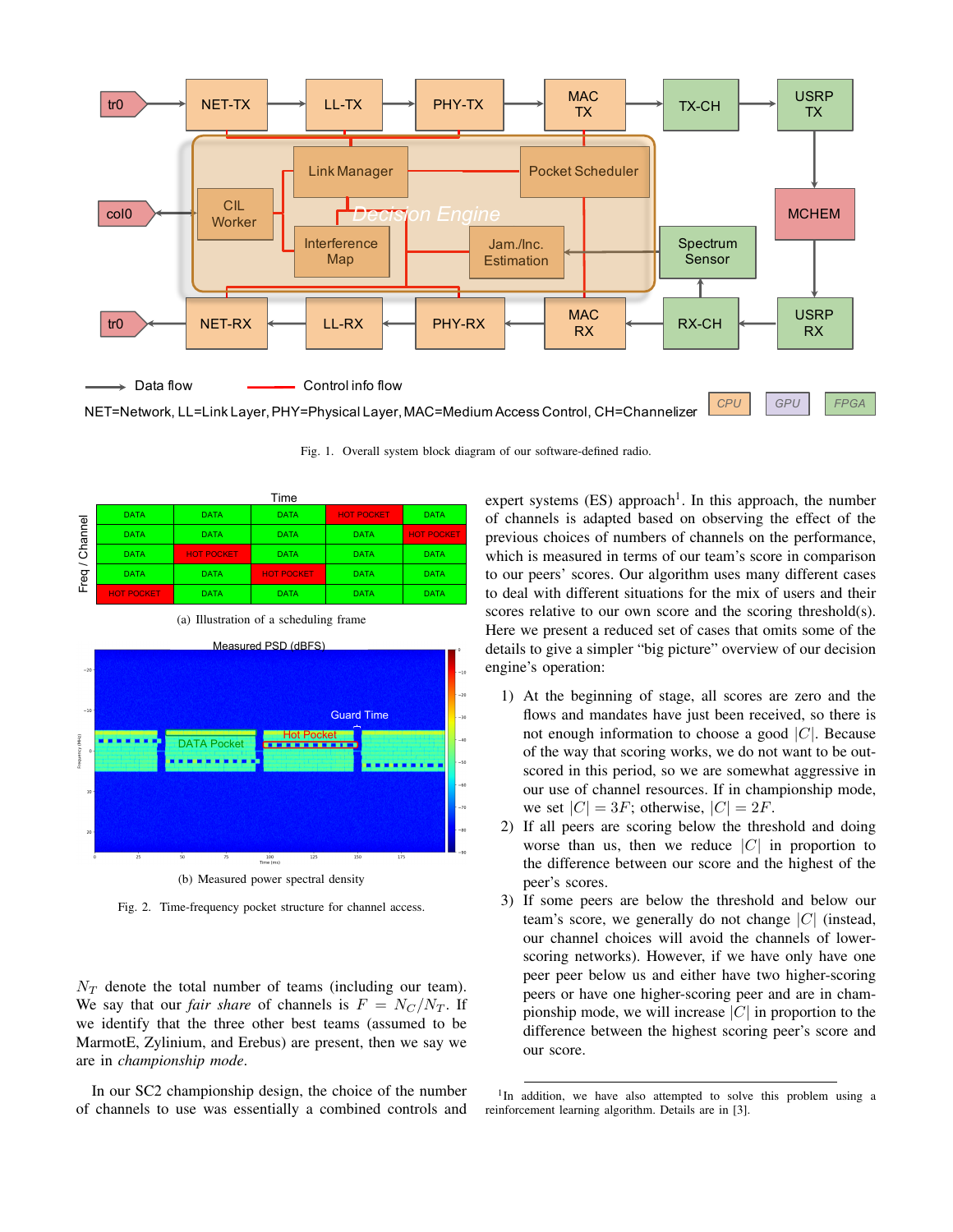- 4) If some peers are below the threshold, but all are above our score, then we will increase *|C|* in proportion to the difference between the highest scoring peer's score and our team's score. The constant of proportionality is changed depending on whether we are in championship mode.
- 5) If all peers are at or above the threshold, we will increase our number of channels used by 2 if in championship mode, and 1 otherwise.

When jammers or incumbents are present, the number of channels may be reduced to avoid interference to an incumbent, or increased due to reduced capacity of a channel for jammed channels or channels with partial-time incumbents.

The particular set of channels to use is then chosen by iteratively selecting channels from the following sets in order of priority (all channels from the first listed set are added to *C* before going to the next set, etc.).

- 1) Uncontested channels: channels we were using in the previous interval that no other team is trying to use,
- 2) Unoccupied channels: channels that no team is currently using,
- 3) Channels used strictly by higher-scoring peers: we target the channels of higher-scoring peers to gain additional capacity for our team, while also causing interference to teams that are outperforming us,
- 4) Channels used by higher-scoring peers: these channels may also be used by lower-scoring peers, so there may be some further degradation to their performance, which may hurt us by preventing that team from reaching the scoring threshold, and
- 5) Channels used only by lower-scoring peers: these are a last resort.

Within each set, the channels that are least occupied (according to our spectrum sensor) are chosen first. When an incumbent or jammer is present, additional categories of channels are introduced to capture the relative value of channels with different types of impairments (i.e., stationary vs sweeping jammer).

*2) Admission control::* Given the target set of channels *C*, admission control is performed by estimating the number of pockets or fractions of a pocket needed to support each flow, taking into account the latency and throughput requirements of the flow, as well as the estimated bits/pocket that can be delivered for the source-destination for each flow. The cardinality of *C* determines the maximum number of pockets available, and an iterative process is used to choose the set of flows that maximizes the number of points that can be scored given *|C|* and the observed capacities for each sourcedestination pair.

*3) Pocket schedule assignment::* After the set of flows to be supported is determined, a linear program is used to allocate the pockets needed for sources to satisfy the latency requirements of their latency-bound flows to a set of virtual channels, which will be mapped to physical channels in a later step. The linear program determines the number of pockets

that each source uses on each channel but does not determine a particular set of pockets that satisfies the specified latency requirements and restrictions on the number of simultaneous transmissions. Thus, an iterative algorithm is used to search for a specific pocket assignment that can be used to satisfy the latency requirements for all sources. The remaining pockets are assigned to satisfy the total throughput requirements from each source, subject to constraints on the number of possible simultaneous transmissions from a radio in a slot. Finally, the virtual channels are mapped to physical channels based on maximizing the worst-case SINR of any of the sourcedestination pairs assigned to the virtual channel. We note that the last two steps above can be formulated into typical linear, integer, and mixed integer optimization problems, for which we apply standard optimal and suboptimal solutions.

# IV. LESSONS LEARNED

The results in SC2 demonstrate that heterogeneous wireless networks can autonomously and independently manage a shared spectrum in order to achieve their individual communication tasks. In this section, we conclude our development efforts in SC2 by stating a few observations that we have made and lessons that we have learned in our participation in SC2 in hopes of highlighting some further research and development directions that we believe are important for dynamic spectrum sharing:

- 1) How algorithms are evaluated will drive the strategy: A big problem in the SC2 competition is the need to operate in both a cooperative mode and in a competitive mode and there is not enough information provided to know which strategy to employ. For instance, in the round robin matches of the SC2 championship, it is important to be cooperative with other radios so that even if you do not win a particular match, you can maximize your score across matches. On the other hand, in the final round of the SC2 championship, it is important to be as competitive as possible to try to win each match. A key observation that helped us win the SC2 championship is that a very competitive strategy was sufficient. If our team performed poorly during the elimination rounds, it would be sent to an elimination match for which a competitive strategy was optimal. In fact, our team faced elimination twice during the five elimination rounds, but survived both elimination matches. Thus, for any practical system, there must be carefully design "scoring functions" that drive the teams toward the desired behavior.
- 2) Practical scoring design: In addition to developing scoring functions that drive teams to achieve a certain behavior (e.g., cooperation), applications of SC2 technology to commercial or military systems will need a scoring functions that are practical to implement and that measures a more long-term performance of a CIRN. For example, each CIRN may need to declare a score target that describes its targeted QoS performance and a resource target that describes the predicted amount